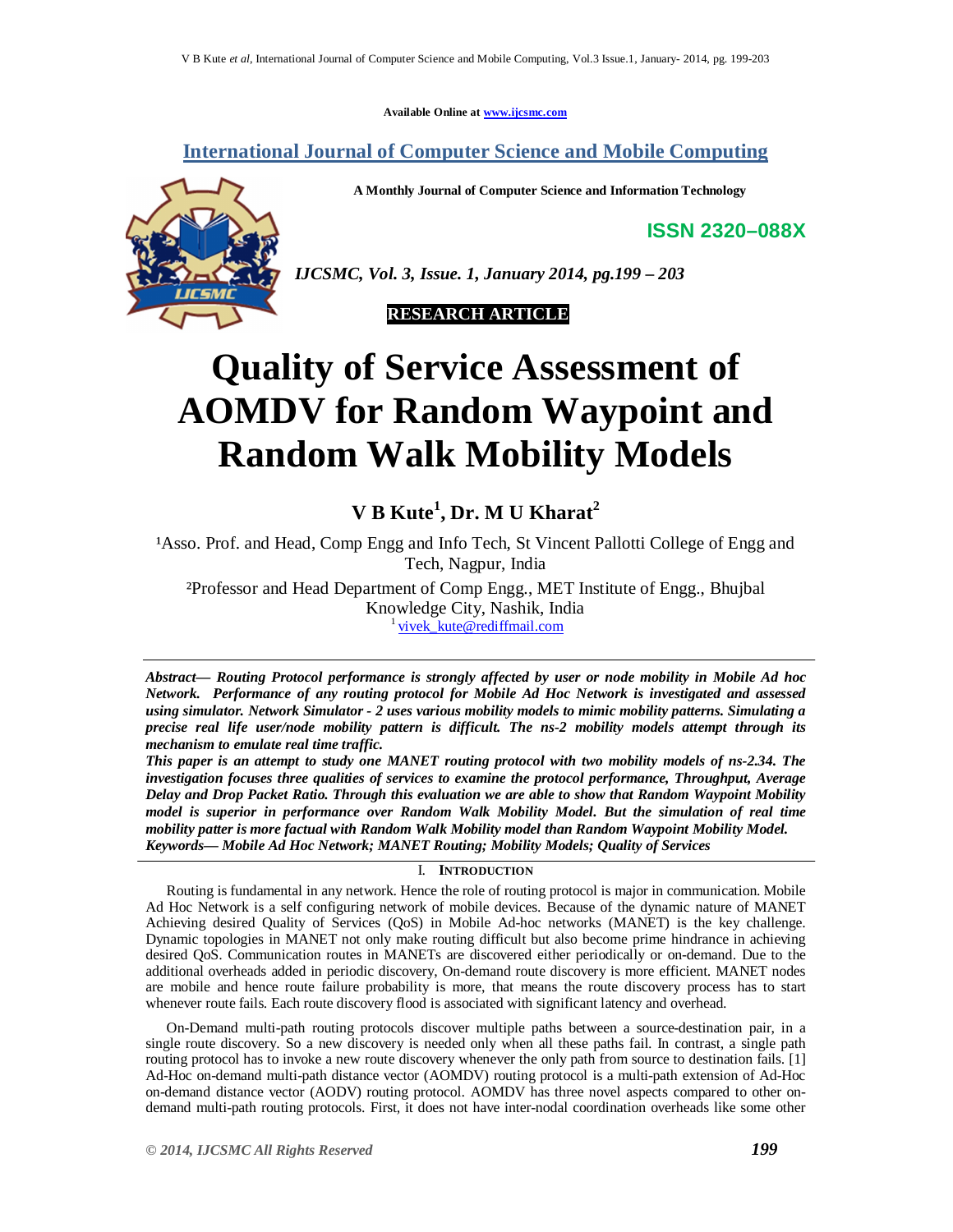protocols. Second, it ensures disjointness of alternate routes via distributed computation without the use of source routing. Finally, AOMDV computes alternate paths with minimal additional overhead over AODV. It does this by exploiting already available alternate path routing information as much as possible [1].

User Mobility plays a key role in routing protocol performance. Different mobility models mimic the application's user mobility pattern. In this paper we analyze the performance of AOMDV routing protocol for mobility, offered load and size of network for two mobility models. Rest of this paper is organized as follows. Idea of AOMDV routing protocol is provided followed by the two mobility models. The performance evaluation is provided next to it.

#### II. **AOMDV SCHEME**

The basic idea behind multi-path routing is of finding multiple paths between source and destination. As ondemand routing protocols for MANET discovers a route when a source needs to communicate with destination. The multi-path routing protocol discovers multiple paths during single route discovery process. These multiple paths can be used for load spreading or as backup routes when the primary route fails [2]. In AOMDV multiple routes are discovered in single route discovery. AOMDV is primarily designed for highly dynamic ad hoc network where link failures and route breaks occur frequently.

AOMDV is multi-path extension of AODV. When a node wants to communicate, it initiates a route discovery. The node (source) broadcast a route request (RREQ) with a unique sequence number so that duplicate requests can be discarded. If an intermediate node receives the RREQ it first checks if it has a fresh enough route entry available in its routing table if yes then sends a reply (RREP) back to the source else rebroadcast the RREQ. The nodes on reverse route towards source update their routing information. Duplicate RREP on reverse route is only forwarded if it contains either a larger destination sequence number or a shorter route found. In AOMDV each RREQ (respective RREP) arriving at node potentially defines an alternate path. Accepting such duplicate RREQs may lead to formation of routing loops [1,2,3,4,5]. AOMDV route update rules, applied locally at each node, play a key role in maintaining loop freedom and disjointness properties [1]. There are two types of disjoint paths: node-disjoint and link-disjoint. Node disjoint paths do not have any nodes in common except the source and the destination. Whereas in link-disjoint paths do not have any common link. Note that link-disjoint paths may have common nodes [3] (See Fig.1).



Fig.1. Source node1 and Destination10.

Path 1-2-4-5-10 and 1-3-4-6-10 are link disjoint paths and not node disjoint as node 4 is common. Path 1-2-4-5-10 / 1-3-4-6-10 and 1-7-8-9- 10 are link disjoint.

To avoid any possibility of loop the "advertised hop count" is introduced. The advertised hop count of a node I for a destination D represent the maximum hop count of the multiple paths for D available at I. Alternate routes with hop count lower than the advertised hop count is accepted. Advertised hop count mechanism establishes link-disjoint paths. To get node-disjoint paths following mechanism is used. When a node S floods RREQ packet in the network, each RREQ arriving at node I via a different neighbor of S or S itself, defines a node-disjoint path from I to S. In AOMDV this is used at intermediate nodes. Duplicate copies of RREQ are not immediately discarded. Each packet is examined to see if it provides node -disjoint path to source. For nodedisjoint paths all RREQs need to arrive via different neighbours of the source. At the destination slightly different approach is used, the paths determined there are link-disjoint, and not nod-disjoint. In order to do this, the destination replies up to k copies of the RREQ, regardless of the first hops. The RREQ only need to arrive via unique neighbors [1,3,4,5].

#### III. **MOBILITY MODELS**

The mobility model gives mobile users movement pattern, their location, speed and changes in due course. The mobility is significant parameter among other simulation parameters to determining the protocol performance in MANET. Therefore it should emulate desirable movement pattern of real life application. Mobile nodes in random based mobility model move randomly and freely with no restrictions. The destination, speed and direction for node are chosen randomly and independently of other nodes [6]. Following subsection describes two random based mobility models.

*A. Random Waypoint Mobility Model*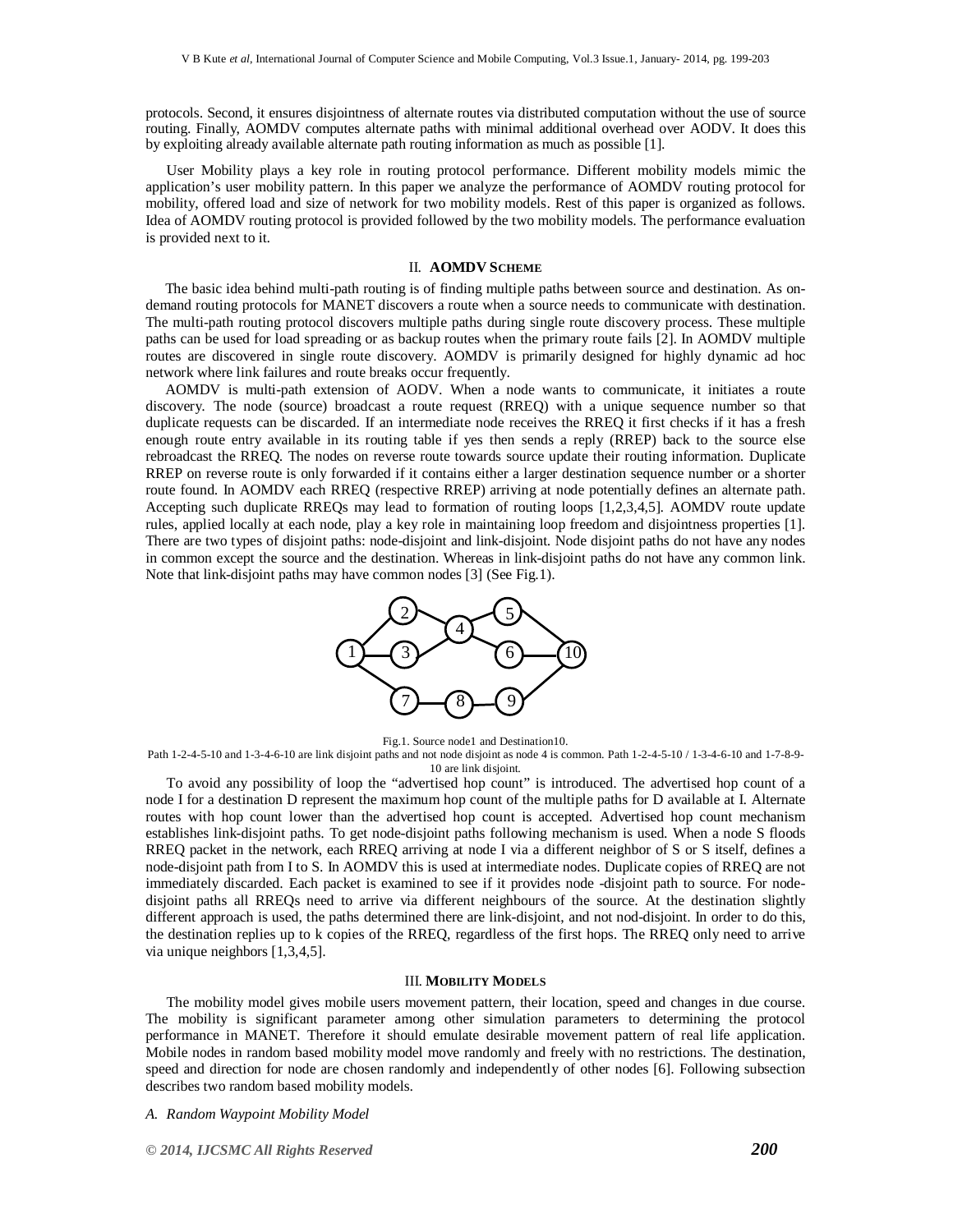Most simulation study uses Random Waypoint Mobility Model to simulate mobile nodes movements. At the start each mobile node randomly selects one location in the simulation area as a destination and chooses a speed that is uniformly distributed between *[min-speed, max-speed].* When the node reaches the chosen location, it stops for duration defined by pause time. After the pause time the node again chooses a random destination and repeats the whole process until the end of simulation [6,7].



Fig2. Random Waypoint Mobility model example node movement

## *B. Random Walk Mobility Model*

Random Walk mobility model imitate unexpected movements of mobile nodes. It is similar to Random Waypoint mobility Model as node movements are random in both models. The pause time for mobile nodes is  $=0$  in Random Walk mobility model where as the pause time is  $\leq 0$  in Random Waypoint Mobility Model. At each time interval the nodes of Random Walk model changes their speed and direction. In this model the previous status of speed and direction is not used for the future decision. Hence it is a memory less mobility process. Every time node chooses speed and direction from pre defined ranges respectively *[min-speed, maxspeed]* and *[0, 2\*pi].* Each movement in the Random Walk Mobility Model occurs in either a constant time interval *t* or a constant travelled *d* distance, at the end of which a new direction and speed are calculated [6,7].



Fig3. Random Walk Mobility model example node movement

#### IV. **SIMULATION EXPERIMENT**

For comprehensive study of a MANET routing protocol it is important to simulate the protocol and evaluate its performance. Mobility model is one of the key protocol simulation parameter. This investigation focuses on analysis of AOMDV with two mobility models. Also the impact of mobility model on protocol performance is targeted.

Estimation of AOMDV performance for various qualities of services with Random Waypoint and Random Walk mobility models is done using network simulator -2 (ns-2) versions 2.34 [8]. Network Simulator is a discrete event simulator that provides substantial support for simulating wireless ad hoc networks. The IEEE802.11 is used as the medium access control (MAC) layer protocol in the simulation. The size of topology was set in a 1000 X 1000 grid. Multiple sources and destinations used. Constant bit rate (CBR) traffic is analyzed with Random Waypoint and Random Walk mobility model. CBR traffic most effectively stresses a network as there are no control mechanisms to consider when flows are delayed or packet lost. TCP can be unsuitable for most real time applications because the protocol needs extra time to verify packets and request retransmission [9]. We have analyzed the performance of AOMDV with CBR traffic types for varying mobility, offered load and network size. Also different numbers of sources and destinations are used. We have used 100 nodes. The simulation run time was set to 200s. Data packet size was set to 512 bytes [10, 11]. The simulation parameters used are given in table1.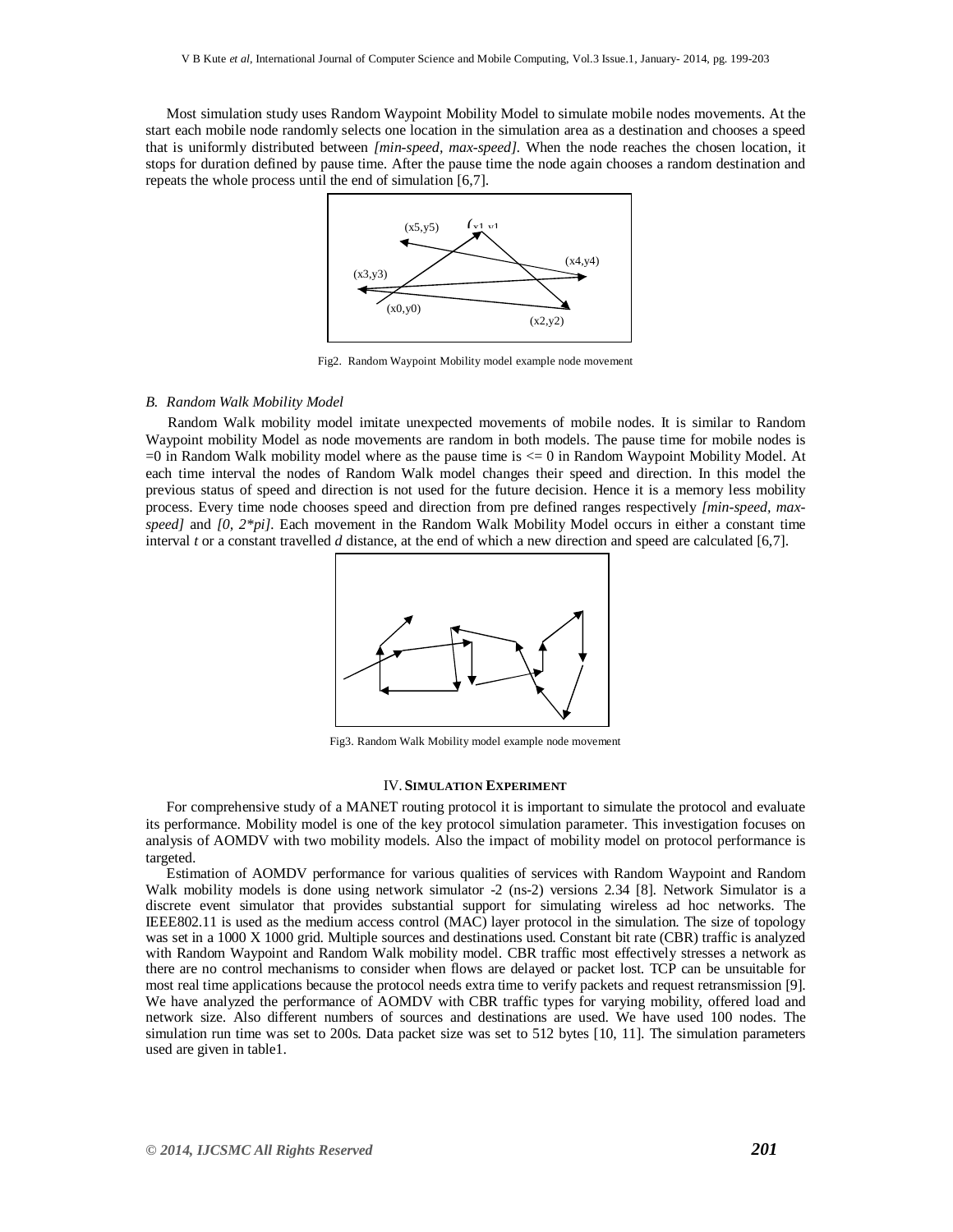| <b>Parameters</b>     | <b>Values</b>              |
|-----------------------|----------------------------|
| Topology size         | 1000 X 1000                |
| No of Nodes           | 100                        |
| No of Sources         | Multiple                   |
| No of Destinations    | Multiple                   |
| Packet size           | 512 bytes                  |
| MAC protocol          | <b>IEEE 802.11</b>         |
| Simulation time       | 200s                       |
| <b>Traffic Types</b>  | $_{\rm Cbr}$               |
| Simulation run        | 200s for each packet rate  |
| <b>Mobility Model</b> | RandomWaypoint/Random Walk |

TABLE I SIMULATION PARAMETERS

## V. **SIMULATION RESULTS**

The main objective of the investigation was to analyze AOMDV performance with respect to varying mobility (mean node speed), network size (number of connections) and offered load (Packet Send Rate). Key metrics such as throughput, Drop packet ratio (DPR) , average delay (Avg Delay) are evaluated for Random Waypoint Mobility model and Random Walk Mobility Model.

Throughput degrades with increasing mobility and load whereas it improves with increasing network size. AOMDV performance with respect to both mobility models is almost consistent. With Random Waypoint Model the throughput is superior compared to Random Walk Mobility Model. Because of pause time the node gets a bit of steadiness which improves its throughput. As pause time ranges from 0 to max there may be cases of no pause time and hence the consistency.



In Random Walk Mobility Model the pause time also affects the average delay. With increasing mobility i.e. when mean node sped increases the average delay increases means the routing protocol performance degrades. Similar is the case for increased load. For both Offered load and mobility average delay is constant for Random Waypoint mobility model. Case with increasing network size is different for both the mobility models. The average delay increase is too much with increasing network size.



With increasing offered load the drop packet ratio for both the mobility models is consitent. Increasing mobility affects drop packet ratio strongly in Random Walk Mobility model. Overall it looks that Random Wayoint Mobility model performance is better than that of Random Walk Mobility Model.